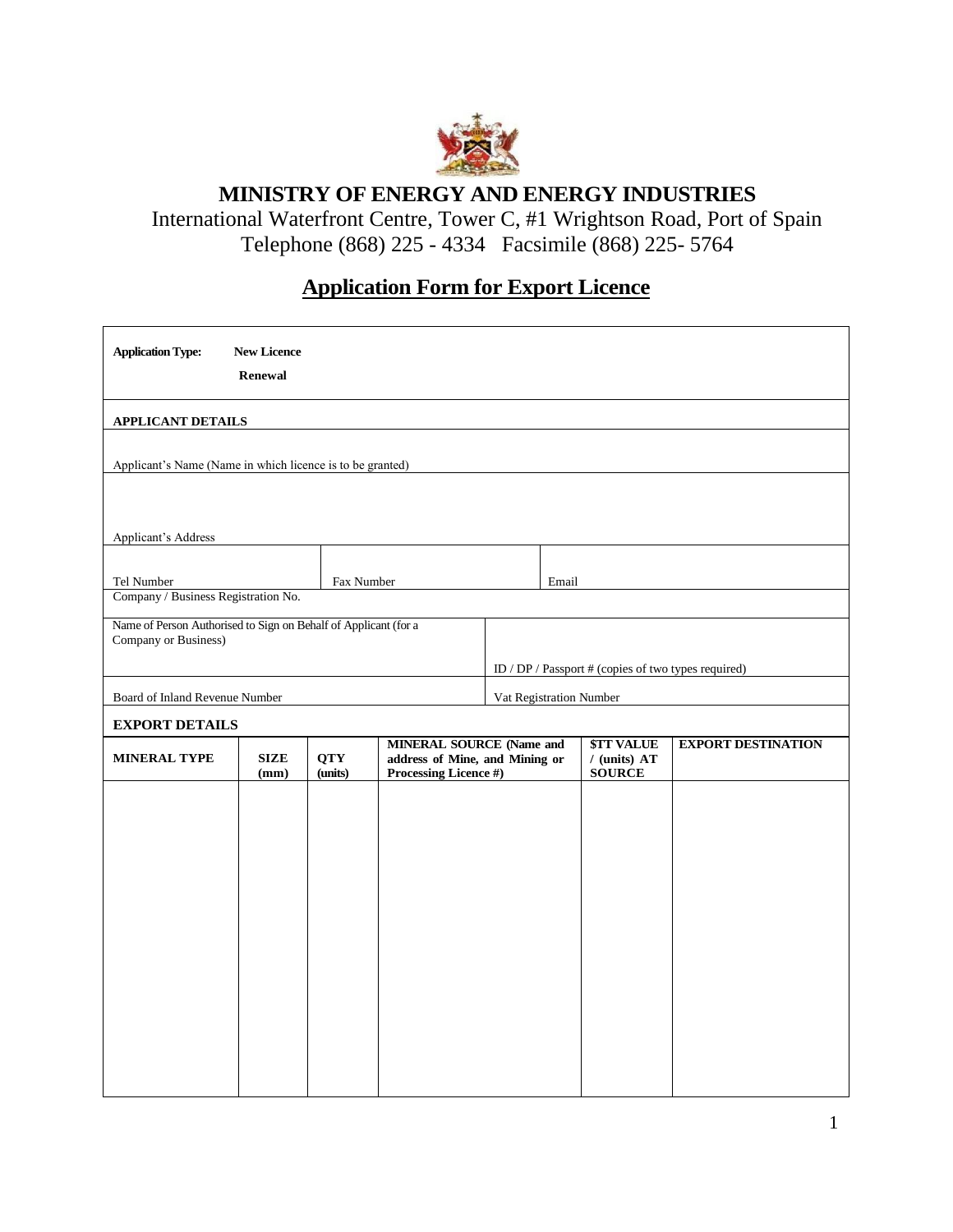| <b>EXPORT PURPOSE</b>                                                                              |                   |  |
|----------------------------------------------------------------------------------------------------|-------------------|--|
| (please tick)                                                                                      | $\left( 0\right)$ |  |
| Trade<br>Personal                                                                                  |                   |  |
| Sample                                                                                             |                   |  |
| Other (please state)                                                                               |                   |  |
| Is the proposed mineral export for use in any contract awarded to your<br>company?                 | Yes               |  |
|                                                                                                    | No                |  |
| demand timing.<br>If yes, please specify contract nature, proposed contract duration and mineral   |                   |  |
|                                                                                                    |                   |  |
| Is the Type, Quantity and Quality of minerals to be exported available in the destination country? |                   |  |
| <b>FOREIGN BUYER DETAILS</b>                                                                       |                   |  |
| Importer's Name                                                                                    |                   |  |
| Project Type on which to be used                                                                   |                   |  |
| Reasons for Import                                                                                 |                   |  |
| <b>APPLICANT EXPORT HISTORY</b>                                                                    |                   |  |
| Have you ever exported minerals before?                                                            |                   |  |
|                                                                                                    | Yes               |  |
|                                                                                                    | No                |  |
| If yes, state number of times in past 5 years:                                                     |                   |  |
| Previous Export Destination(s) and Quantities                                                      |                   |  |
|                                                                                                    |                   |  |
| <b>Additional Remarks/ Details</b>                                                                 |                   |  |
|                                                                                                    |                   |  |

## **DECLARATION/UNDERTAKING**

In accordance with section 45 (3) (b) of the Minerals Act, Chap 61:03, I \_\_\_\_\_\_\_\_\_\_\_\_\_\_\_\_\_\_\_\_\_\_\_\_\_\_\_\_\_\_\_\_\_\_\_\_\_ hereby declare that the particulars and the statements made in this application are true and correct to the best of my knowledge and belief and nothing has been concealed or held therefrom. I understand that it is an offense, punishable by a fine and imprisonment, to make a false declaration.

Signature of the Applicant Date \_  $\angle$ (dd/mm/yyyy)